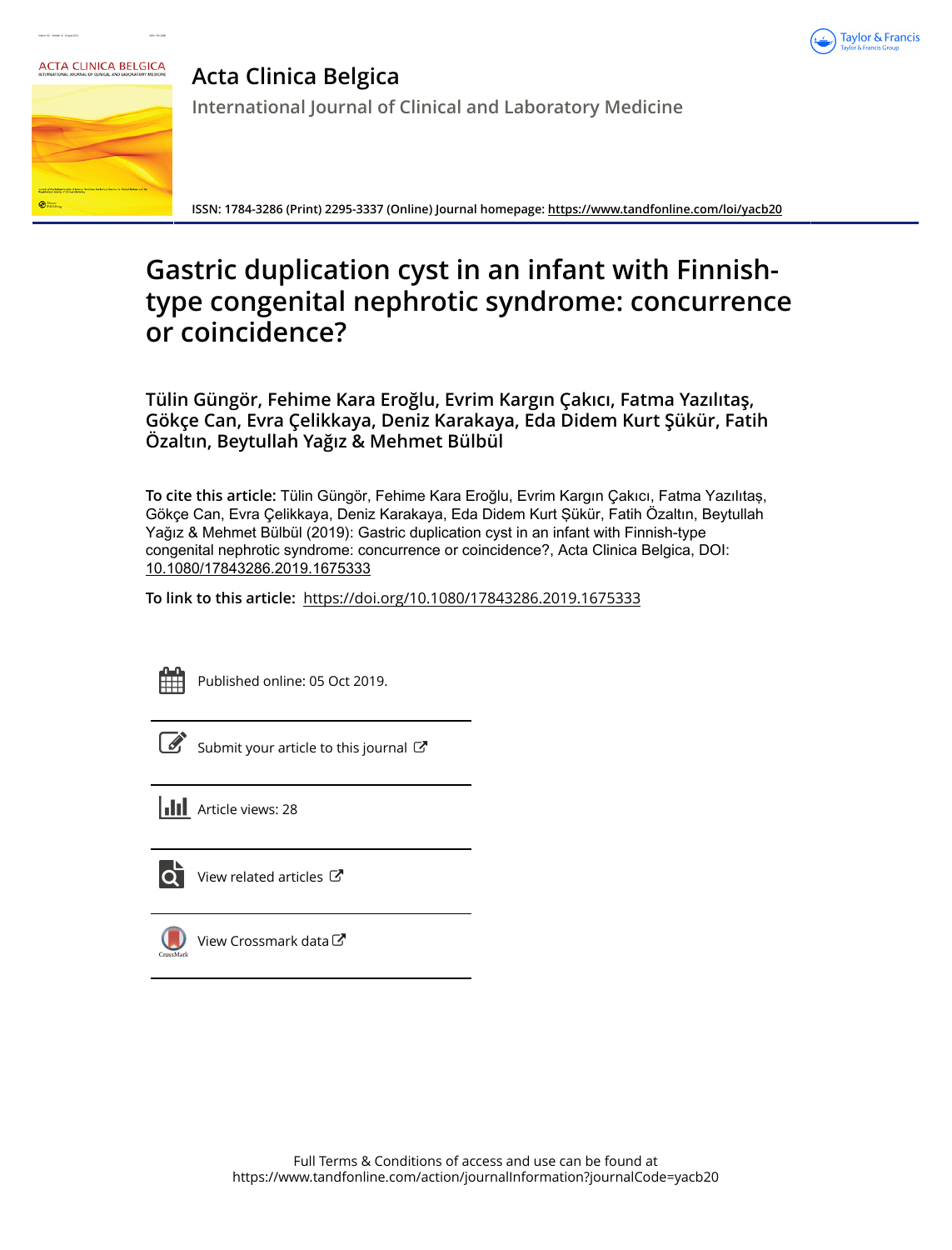### CASE REPORT



Check for updates

## Gastric duplication cyst in an infant with Finnish-type congenital nephrotic syndrome: concurrence or coincidence?

Tülin Güngör<sup>a</sup>, Fehime Ka[ra](#page-1-0) Eroğlu<sup>[a](#page-1-0)</sup>, Evrim Kargın Çakıcı<sup>a</sup>, Fatma Yazılıtaş<sup>a</sup>, Gökçe Can<sup>a</sup>, Evra Çelikkaya<sup>a</sup>, Deniz Ka[ra](#page-1-0)kaya<sup>a</sup>, Eda Didem Kurt Şükür<sup>a</sup>, Fatih Özaltın<sup>[b](#page-1-1)</sup>, Beytul[la](#page-1-0)h Yağız<sup>c</sup> and Mehmet Bülbül<sup>a</sup>

<span id="page-1-1"></span><span id="page-1-0"></span>a Department of Pediatric Nephrology, Dr Sami Ulus Maternity and Child Health and Diseases Training and Research Hospital, Ankara, Turkey; <sup>b</sup>Department of Pediatric Nephrology, Hacettepe University Faculty of Medicine, Ankara, Turkey; 'Department of Pediatric Surgery, Dr Sami Ulus Maternity and Child Health and Diseases Training and Research Hospital, Ankara, Turkey

#### ABSTRACT

Congenital nephrotic syndrome (CNS) is a rare disorder characterized by massive proteinuria and marked edema manifesting in utero or during the first 3 months of life. CNS can be caused by congenital infections, allo-immune maternal disease or due to the genetic defects of podocyte proteins most commonly NPHS1. Here we present a case of Finnish-type congenital nephrotic syndrome along with feeding problems and abdominal distention which was diagnosed during follow-up as a gastric-duplication cyst with a novel mutation in the nephrin gene. CNS feeding problems are attributed mainly to primary disease but in literature there are case reports of patients with CNS and hypertrophic pyloric stenosis. NPHS1 is also expressed in the stomach tissue. Physicians should be aware of this rare extra-renal manifestation or coincidence of this rare disease.

#### **KEYWORDS**

Congenital nephrotic syndrome; gastric duplication cyst; novel nephrin mutation

## Introduction

<span id="page-1-3"></span>Congenital nephrotic syndrome (CNS) is a heterogeneous disorder that generally starts in utero or within the first 3 months of life and characterized by severe proteinuria, hypoalbuminemia and edema [\[1](#page-3-0)]. The majority of patients with CNS show mutations in genes encoding key podocyte proteins that constitute the slit diaphragm (NPHS1 and NPHS2); others are expressed in the podocyte membrane (PLCE1) or glomerular basement membrane (LAMB2), and other genes encode transcription factors (WT1, LMX1B) [\[2\]](#page-3-1). Mutations in genes coding structural and regulatory proteins of the glomerular filtration barrier are the main cause of congenital nephrotic syndrome. Autosomal recessive mutations in the NPHS1 gene are a common cause of congenital nephrotic syndrome. CNS is usually a single-organ disorder that is restricted to the kidneys, but it can manifest other extra-renal developmental abnormalities [\[3](#page-3-2)]. Progression to end-stage kidney disease (ESKD) occurs within a few years in most patients so the goals of therapy during infancy are the prevention and treatment of complications, such as infections and thrombosis, and the achievement of sufficient physical growth to allow for an adult kidney transplant. However, most infants with CNS exhibit a failure to thrive due to insufficient oral intake and/or frequent vomiting [[1\]](#page-3-0). Here we present a case of Finnish-type congenital nephrotic syndrome along with feeding problems and abdominal distention which was diagnosed during follow-up as a gastric-duplication cyst with a novel mutation in the nephrin gene.

Gastrointestinal duplication cysts are a rare developmental anomalies characterized by an epithelial lining some part of the alimentary tract. Duplication cysts of the stomach are comprising 4% of all gastrointestinal duplications. The clinical presentation can be highly variable ranging from abdominal pain, vomiting, epigastric fullness, dysphagia, dyspepsia with abdominal tenderness and epigastric mass on physical examination. Gastrointestinal duplication cysts are diagnosed using computerized tomography and treated with surgical excision [[4\]](#page-3-3).

#### <span id="page-1-5"></span>Case report

A 2-month-old baby girl was admitted to our clinic with abdominal swelling since birth. The patient had been born prematurely (36 weeks) with a low birth weight. There was a degree of kinship between her parents but there was no history of kidney disease in the family. On examination, she was 25<sup>th</sup> percentile for height and weight (weight 5.3 kg; length 54 cm and head circumference 38 cm), and there were peripheral edema and abdominal distension. The urine dipstick resulted in 4 + for proteinuria, but with no signs of haematuria. Blood testing showed hypoalbuminaemia of 1.5 g/dL (reference interval 3,5–5,4 g/dL) indicating nephrotic syndrome. Her whole blood count revealed anaemia with haemoglobin of 9.4 g/L and there was thrombocytosis with 620  $\times$  10<sup>9</sup>/L. The plasmatic coagulation tests were found to be within normal range, as well as the liver

<span id="page-1-4"></span><span id="page-1-2"></span>CONTACT Tülin Güngör & tulingungor84@gmail.com Department of Pediatric Nephrology, University of Health Sciences, Dr Sami Ulus Maternity and Child Health and Diseases Training and Research Hospital, Ankara, Turkey © 2019 Acta Clinica Belgica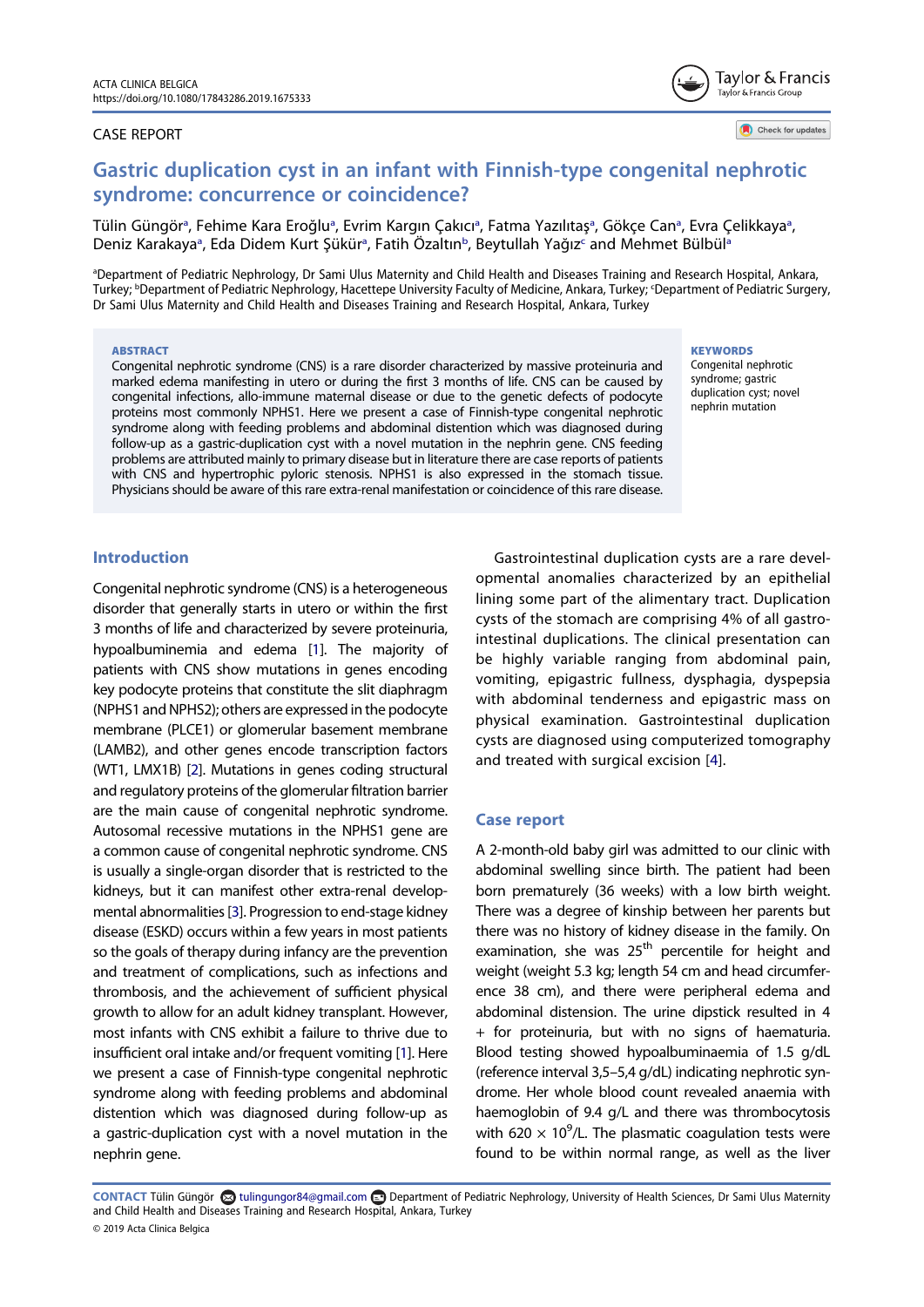<span id="page-2-0"></span>

Figure 1. CT scan showing  $9 \times 7 \times 7$  cm gastric duplication cyst.

enzymes, renal function testing and electrolytes. The total- and LDL cholesterol levels were noticeably increased; TSH and PTH were also significantly elevated together with hypocalcaemia and hyperphosphatemia. Serologic testing for active infections including hepatitis, toxoplasmosis, anti-streptolysin-O titer, cytomegalo virus and syphilis gave negative results. A renal biopsy showed focal segmental glomerulosclerosis. Genetic testing revealed a novel homozygous mutation in the NPHS1 gene (Exon19: c.2663G>A (p.R888K) (Mutation taster: Disease causing; Polyphen2: Probably damaging (score 0.99). After establishing the diagnosis, optimal supportive treatment including intravenous albumin for twice a week, furosemid, high caloric and protein diet were provided along with thyroxine. However, on follow-up, the patient had abdominal distention with vomiting and nutritional problems. A gastric duplication cyst was detected based on the results of repeated ultrasound examinations and abdominal radiography. CT scans of the abdomen demonstrated the cystic lesion of the stomach large curvature to be  $9 \times 7 \times 7$  cm [\(Figure 1](#page-2-0)). During laparotomy, a gastric duplication cyst was confirmed and excised completely.

### **Discussion**

<span id="page-2-1"></span>Mutations in the NPHS1 or NPHS2 gene cause most cases of congenital nephrotic syndrome. The disorder is characterized by massive proteinuria that occurs in utero or in the neonatal period during the first 3 months of life. NPHS1 encodes nephrin, a member of the immunoglobulin family of cell adhesion molecules and the main protein expressed in the renal slit diaphragm. Currently, there are approximately 250 mutations described in the NPHS1 gene distributed among all nephrin domains [\[5](#page-3-4)[,6](#page-3-5)]. We present a case of Finnishtype congenital nephrotic syndrome with a novel mutation in the nephrin gene.

Gastrointestinal duplication cysts are rare congenital anomalies and affect the small intestine (45%) and esophagus (19%). The incidence of gastrointestinal duplication cysts among all gastrointestinal duplications is 4 %. Patients are mostly presented with vomiting and malnutrition. Half of all cases are diagnosed in the first year of life. A hypoechoic outer rim and hyperechoic inner rim also suggests the stomach as the etiologic origin of the cyst. No known associated genetic chromosomal anomalies are reported. CT is helpful in determining the size of the cyst and the relationship with the neighboring organs. Magnetic resonance imaging (MRI) may be performed in cases of difficulty in diagnosis. The treatment for a gastrointestinal duplication cyst is surgical excision. Simple cyst excision, gastroduodenostomy with cyst excision and pyloroantrectomy may be performed either conventionally or laparoscopically [\[7](#page-3-6)[,8](#page-3-7)]. During follow-up, the patient had abdominal distention with vomiting and nutritional problems. A gastric duplication cyst was detected based on the results of repeated ultrasound examinations and abdominal radiography. During laparotomy, a gastric duplication cyst was confirmed and excised completely.

<span id="page-2-3"></span><span id="page-2-2"></span>Most infants with CNS exhibit a failure to thrive due to insufficient oral intake and frequent vomiting. Any evaluation of vomiting by CNS infants should take into consideration the potential causes, such as increased nutritional requirement compared to healthy infants, hypo-peristalsis, edema of the gastrointestinal tract and uremia associated with chronic kidney failure [\[9](#page-3-8)]. Structural digestive disorders, such as hypertrophic pyloric stenosis, gastroesophagal reflux and intestinal malrotation, have to be considered. The etiology of hypertrophic pyloric stenosis is unknown but it is likely to be multifactorial, involving genetic predisposition and environmental factors. Pyloric stenosis appears to be associated with CNS. In one series, 12% of 41 infants with CNS presented pyloric stenosis. The reason for this association is not known [\[10](#page-3-9)]. A novel mutation in the nephrin gene was detected in our patient. Nephrin is expressed in the testis, central nervous system, pancreas, placenta, heart and lymphoid tissue; however, its expression in the digestive tract has not been clarified [[11\]](#page-3-10). Perhaps the effects of the neprin gene on the gastrointestinal tract will be demonstrated as similar case samples increase in following years.

<span id="page-2-5"></span><span id="page-2-4"></span>Feeding problems of CNS are attributed mainly to primary disease but in literature there are case reports of patients with CNS and hypertrophic pyloric stenosis. In particular, the mutation in the nephrin gene is presented as an important case in determining the relationship with the gastrointestinal system anomalies. Physicians should be aware of this rare extra-renal manifestation or coincidence of this rare disease.

As a result, we aimed to draw attention to the association of nephrin gene mutation and gastrointestinal system anomaly.